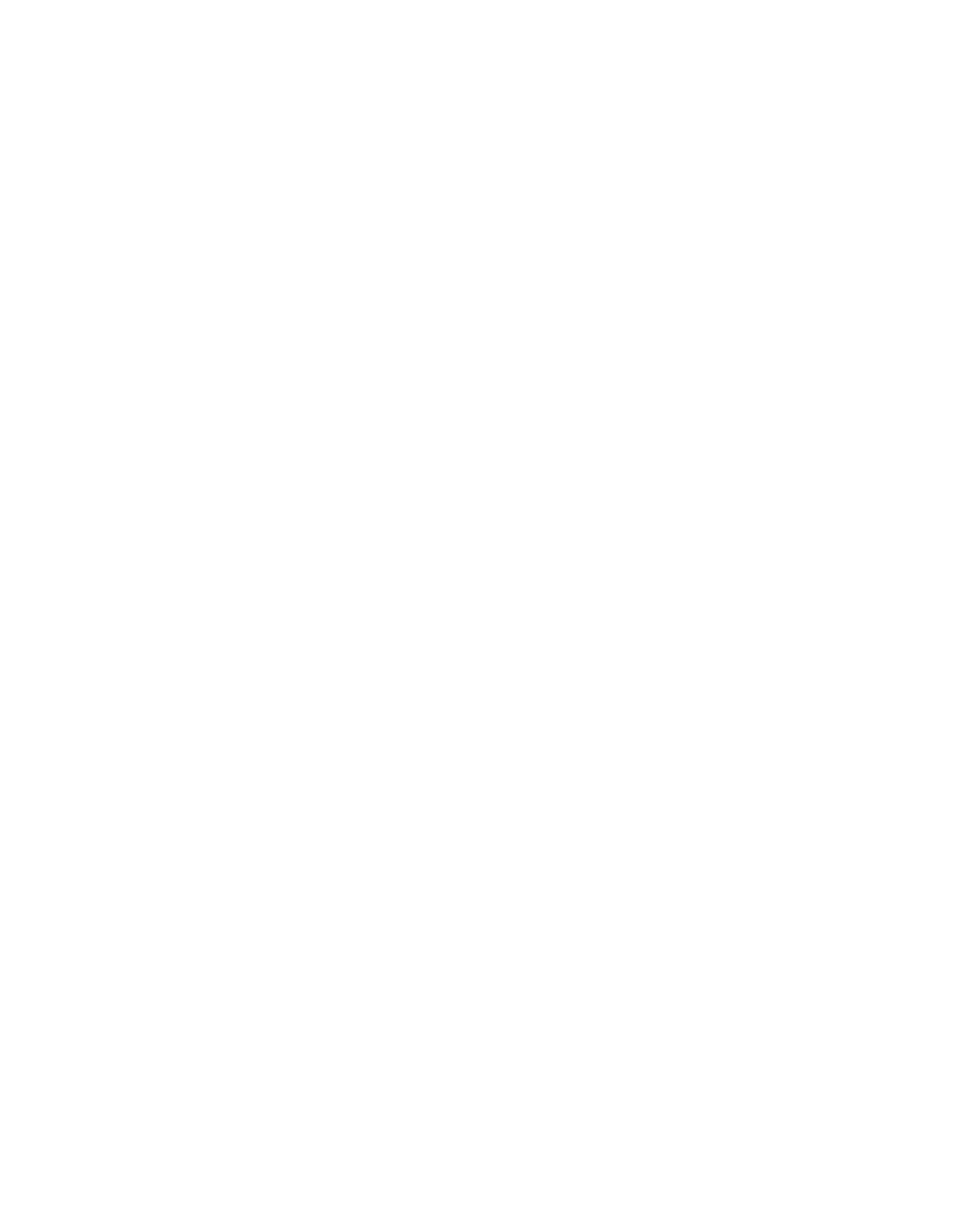

# BICYCLE PEDESTRIAN ADVISORY COMMITTEE

#### March 3, 2015 9:00 a.m. Ozarks Transportation Organization Holland Building – Suite 212 205 Park Central East, Springfield, Missouri

#### MEMBERS PRESENT

David Brock Joel Keller<br>Randy Brown Frank Miller Randy Brown Frank Miller<br>David Hutchison Jeremy Parsons David Hutchison

#### STAFF PRESENT

Sara Fields Natasha Longpine

#### WELCOME AND INTRODUCTIONS

The meeting was called to order at 9:07 am.

# 1. MINUTES

The minutes from the November 5, 2014 meeting were approved with a motion by David Hutchison and a second by Randy Brown, with the correction of YMCS on the second page changed to YMCA.

# 2. CHAIR/VICE-CHAIR FOR 2015

Mr. David Brock was nominated to serve as Chair for 2015 and Randy Brown volunteered to serve as Vice-Chair. Frank Miller made the motion to approve the Chair and Vice-Chair for 2015, Joel Keller seconded, and the motion passed.

3. BIKE/PED SAFETY PLAN INVENTORY

Ms. Longpine provided the committee with the updated list from the prior meeting. It was noted that the Safety Council no longer existed. This led into the next discussion.

# 4. SAFETY EDUCATION SUMMIT

It was suggested that the region look into the next Bicycle Summit having a theme of safety education. This would need to include the various parks departments, those who work with curriculum, educators, the Health Department, the YMCA, Scouting groups, law enforcement, and